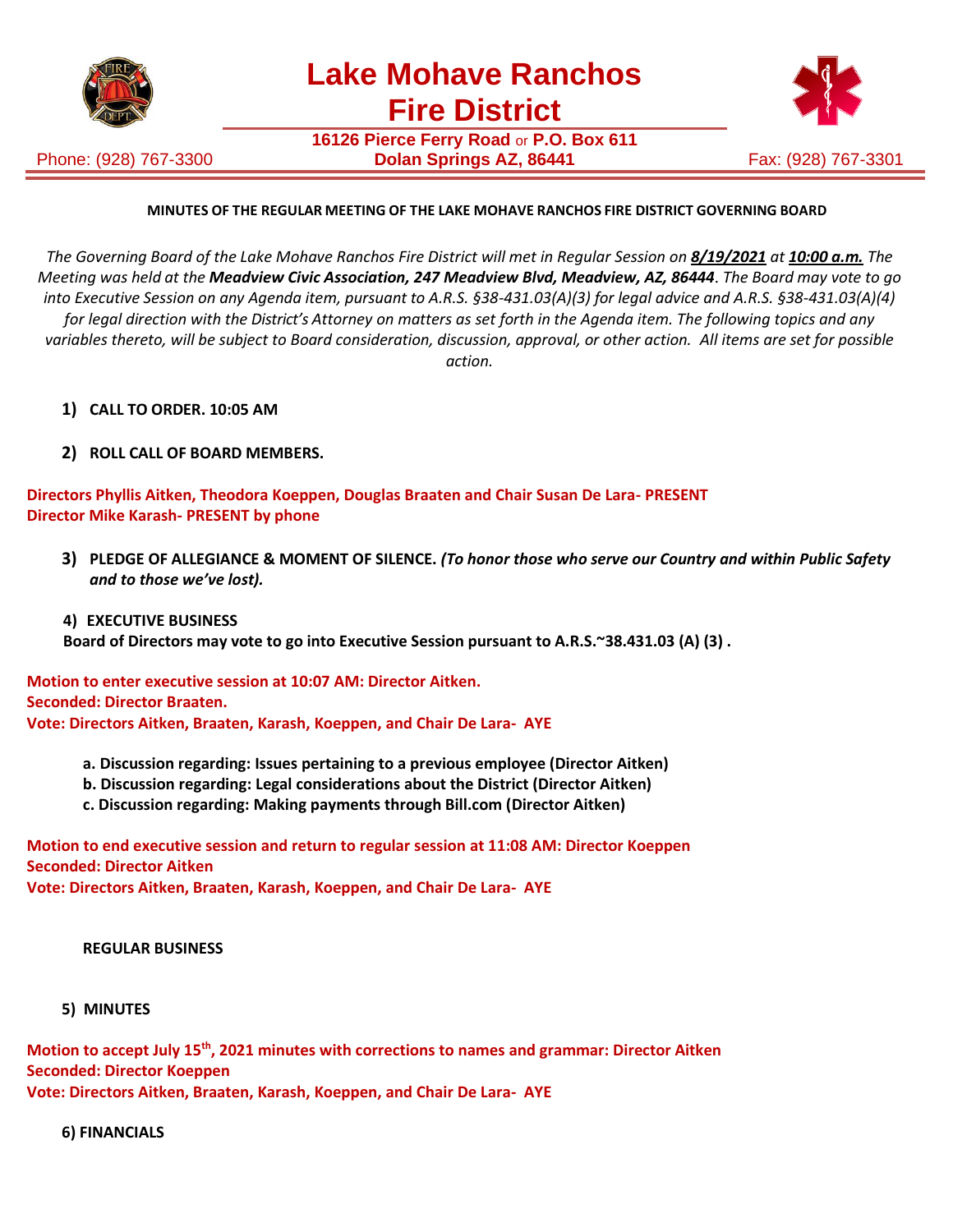Gabe Buldra of James Vincent Group called in at 11:24 AM to give the financial presentation for the month of July.

Mr. Buldra stated that since July was the start of the new fiscal year, there is not a lot of activity to report. Revenue for the month of July was \$283K, which was over budget by \$227K. Grant revenue was \$201K. Expenses were \$287K, which was over budget by \$194K. This is due to purchases made using grant revenue.

Mr. Buldra said that everything is within reasonable variances and the financials look good.

Director Koeppen had a question about a former employee's name still being on the credit card statement from Visa. Mr. Buldra said he would reach out to get the former employee's name removed, and it appears to only affect the billing address.

Chair De Lara stated that the card that was supplied to this person was deactivated.

Chair De Lara asked about a charge from Positive Promotions. Fire Chief Bonnee told her that it was an order of merchandise that will be given to children during Dolan Days and Fire Prevention Week.

Chair De Lara then inquired about the WEX cards used for fuel. Some statements showed delinquency.

Fire Chief Bonnee said that the statements going back to January were included in this month's Board packets because they had not been included in the financials so far this year. Currently, the WEX fuel cards are paid automatically and are not delinquent.

Director Aitken told the Board that WEX used to send information about each vehicle and their fuel use. She asked if that information is no longer being sent to the office.

Fire Chief Bonnee said he would give them a call about it. Mr. Buldra then said that other clients of his are experiencing the same thing from WEX.

Chair De Lara asked about an invoice from Purvis. Fire Chief Bonnee explained that he had to purchase an elbow for the cascade system because it was not filling their air tanks all the way.

Chair De Lara expressed concern to Mr. Buldra about the Fire Chief receiving packages from Amazon to his residence instead of the fire station. Fire Chief Bonnee told Mr. Buldra that they started doing that because UPS would drop packages in front of the station and the packages would disappear. Mr. Buldra said that when an item that is shipped to a residence is brought to the station, it would be a good idea to have the office staff sign off on the receipt as an acknowledgement that the order had arrived.

Chair De Lara then asked about charges from Microsoft. Office Assistant Jen Gardner explained that it was for Office 365 and Visio.

Mr. Buldra asked to move up other items in regular discussion so he may be present for them. The Board agreed.

**Motion to approve financials as presented: Director Aitken Seconded: Director Braaten Vote: Directors Aitken, Braaten, Karash, Koeppen, and Chair De Lara- AYE**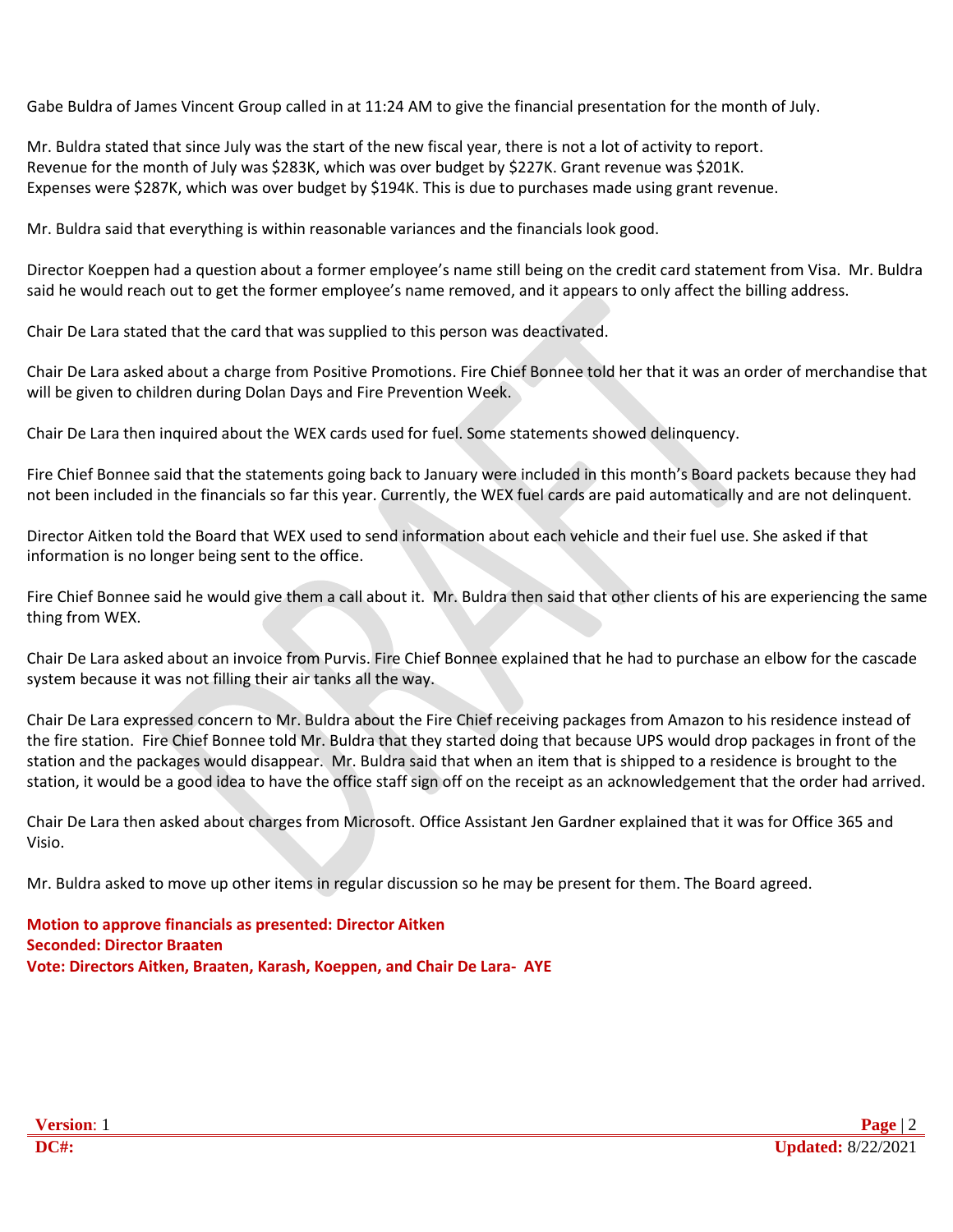### **7) CHIEF REPORT**

### **Run Report:**

AMR Transports: 0 Med Calls: 117 Dolan Transports: 78 Dolan Refusals: 7 Dolan Public Assists: 2 Fire Calls: 26 Mutual Aid Calls: 0 HWY 93 Calls: 24 Meadview Calls: 14 Meadview Transports: 8 Meadview Refusals: 3 Meadview Public Assists: 3 Meadview Coverage Days: 15

Fire Chief Bonnee said that this was the busiest month so far this year.

### **Meetings/Conferences/Trainings:**

The Fire Chief attended a run review on July 13<sup>th</sup> and the MCFOA meeting on July 22<sup>nd</sup>.

#### **District Properties:**

The interior of Station 41 has been repainted. They are planning on starting on Station 43 in October.

### **District Vehicles:**

The District had to replace the batteries in E-411 and R-415. Director Aitken asked about the warranties on the batteries since they had not been installed for that long. The Fire Chief said that he found out the batteries were used, and cost around \$500. He's looking at getting it straightened out.

The new motor for the ambulance had been installed and the vehicle was picked up. However, on the drive back, it lost all power and had to be towed back to the shop. The mechanics found out that it was stuck in first gear, which was caused by wires in the harness that were touching. That has been fixed.

### **Projects in the Works:**

The District is still waiting on the decisions on the AFG grant. We haven't been rewarded yet, but there is still time.

There was a snafu with the new collection agency the District was supposed to start with a few months ago. The contract and the addendum for RFGI, the new company, was sent to the attorney and the process was never completed. The Chief worked with Office Assistant Glenn Gardner to officially part ways with Healthcare Collections and start with RFGI.

Director Aitken said that it was caught because an invoice was sent to the District from Healthcare Collections. Chair De Lara said that it is good that it was caught and that everything has been made right. The lack of response and action from the attorney is still a problem, however. She suggested putting an item on an upcoming agenda so the Board may speak with him about it.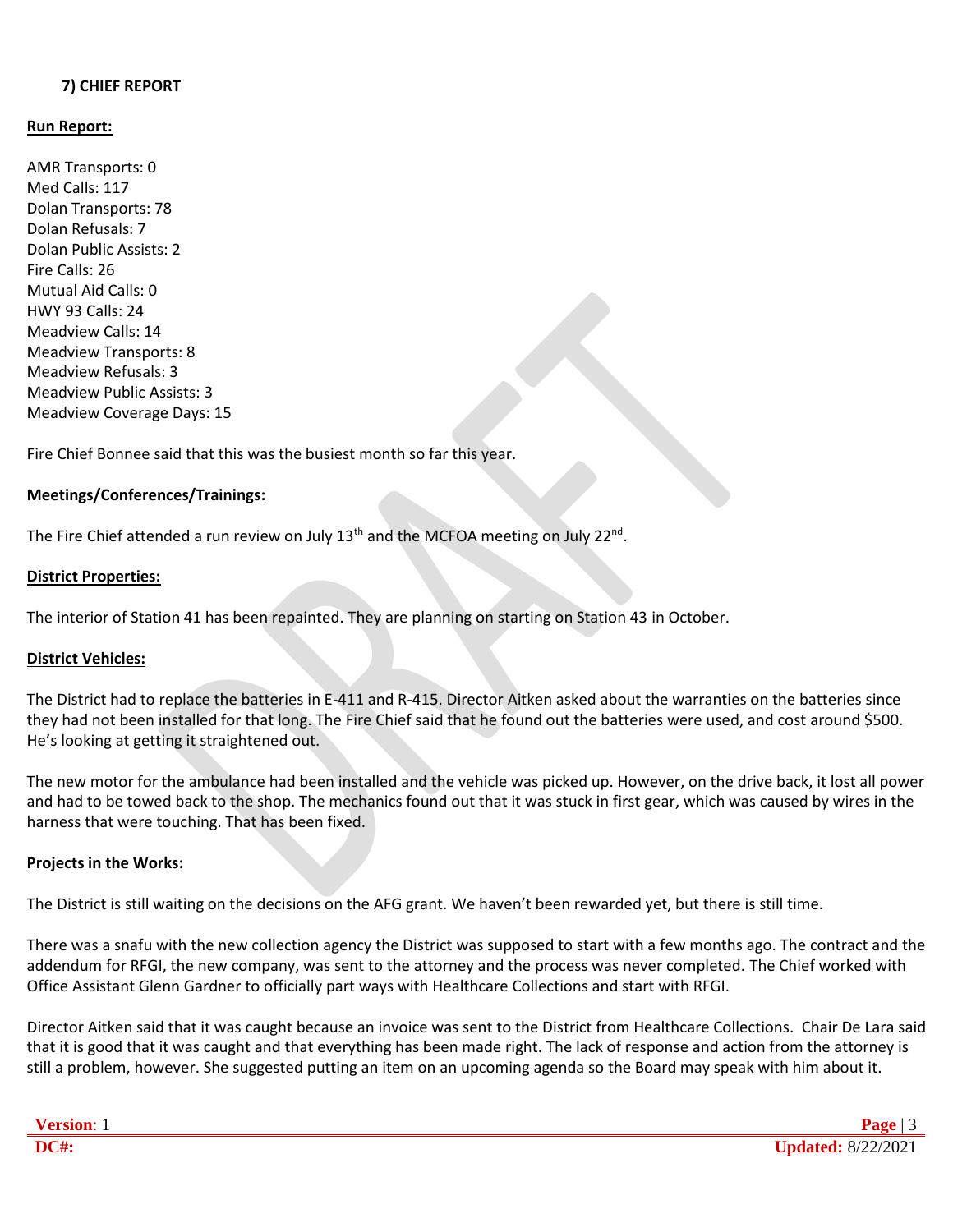Fire Chief Bonnee told the Board that the two crewmembers sent to the Dixie Fire have returned. He also said that billing information for the past three fires have been submitted and approved. Checks from those fires have started to come in. The approved amount for the Dixie fire was 31K, bringing total Wildland revenue to almost 90K.

Director Aitken said she would like to do a spreadsheet that lays out how much money was invested in the Wildland deployments compared to what the District made. Of the 90K, 60-64K has been netted after paying for fuel, wages, repairs, and more.

The Fire Chief mentioned that he will be doing more research on assignments before accepting them. There was a bit of a problem with the last assignment. Chair De Lara then asked if it was an issue to turn down assignments. Fire Chief Bonnee told her that it doesn't look good on the department to say no, but they understand that it is inevitable sometimes.

The Fire Chief also wanted to stress to the public that the District still remains fully covered even while on a Wildland deployment. Also, the crews have been working relentlessly with how busy things have been in the District lately. They're doing a great job. Director Aitken suggested using some of the Wildland funds, which are not from the taxpayers, to do an appreciation dinner for the A, B, and C shifts.

Chair De Lara mentioned using Wildland funds to pay off the ambulance. Director Aitken said that Mr. Buldra was asked about that in a previous meeting and he said it wasn't a good idea.

Fire Chief Bonnee told the Board that for the first year of doing Wildland, the District has been doing a good job. Director Koeppen stressed that the previous chiefs were not interested in participating. She spoke with those chiefs before about grants and other forms of revenue and she had to give up asking.

Lastly, Fire Chief Bonnee mentioned that the District's CON (certificate of necessity) for ambulance transports to Kingman Regional had not been renewed. Bonnee discovered this by accident when he checked the District's website and found the certificate posted there. It was set to expire the next day.

The Fire Chief said that the previous Chief did not take the steps to renew it when the notices were sent out prior to Bonnee's return. Bonnee and the office staff stayed late working on submitting the application and supporting documentation to the correct entities for renewal. If the CON lapsed, the District most likely would not have gotten it back. It would have gone to AMR, a private company.

# **8) ADMIN REPORT**

# **IT Support:**

Office Assistant Jen Gardner updated the Board on the state of the new website. It is functional and will be going live the following week. Also, she has begun taking portraits of the staff to be uploaded onto the website.

There are agendas and minutes still missing that Gardner will attempt to track down through paper copies. Director Karash offered to bring in his copies of minutes that may cover some of the gaps.

# **Office Admin:**

Gardner said that once the website is live, her and Glenn Gardner will start implementing SharePoint.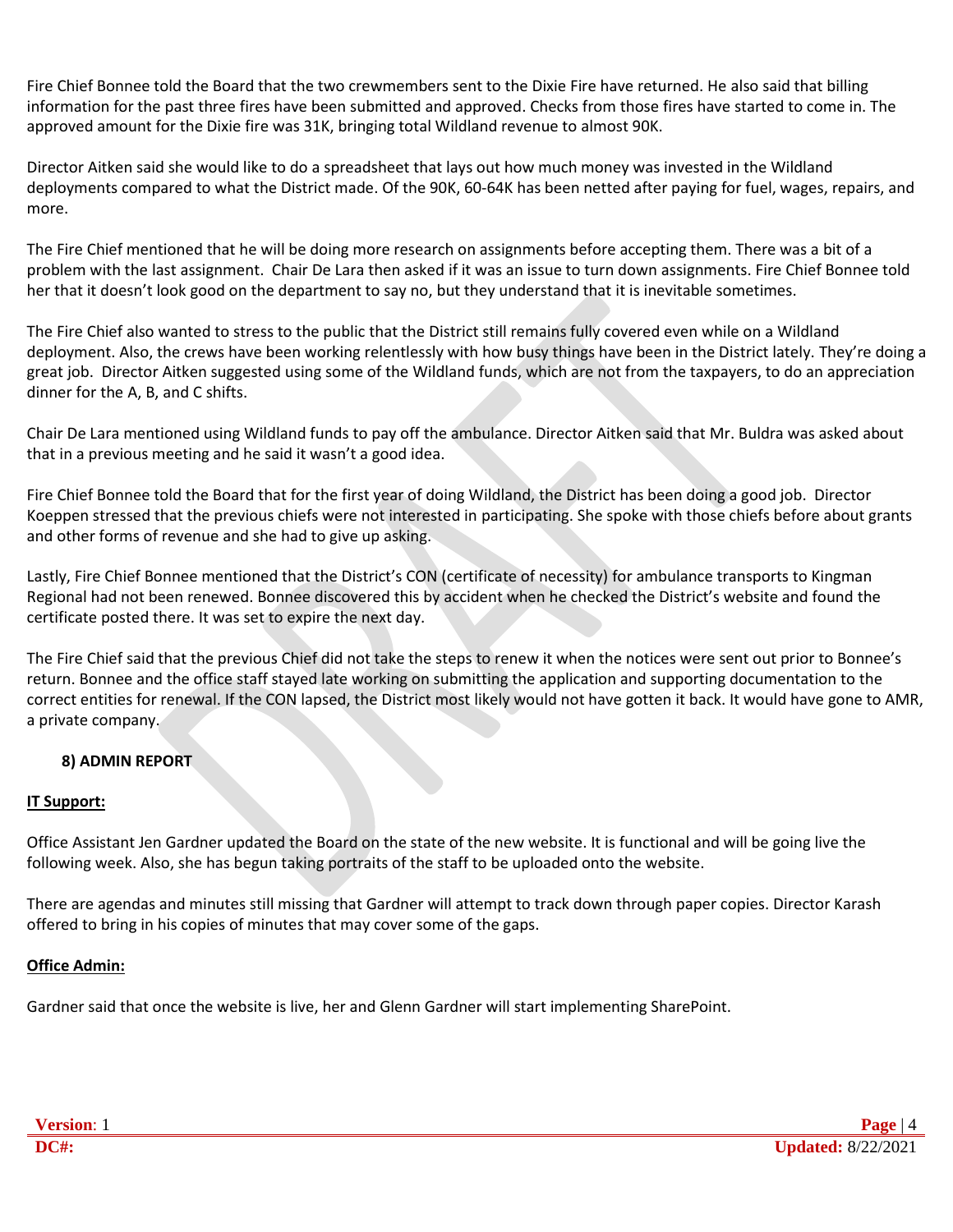#### **9) REGULAR SESSION**

### **a. Discussion and possible action: Issues pertaining to a previous employee (Director Aitken) 12:58 PM**

**Motion to write a check with a notation saying that the fees are paid in full, plus include a letter stating that there is no supporting documentation for the fees that were requested be paid: Director Karash Seconded: Director Aitken**

# **Vote: Directors Aitken, Braaten, Karash, Koeppen, and Chair De Lara- AYE**

#### **b. Discussion and possible action: Legal considerations about the District (Director Aitken) 1:00 PM**

Item will be tabled, to be included on each subsequent agenda until an action can be taken.

### **c. Discussion and possible action: Making payments though Bill.com (Director Aitken) 1:00 PM**

No action taken.

#### **d. Discussion and possible action: Accountant proposals (Director Aitken) 11:53 AM**

Chair De Lara presented the two auditor proposals that the District had received. First was Walker & Armstrong, whom the District has no current relationship with, and the second was BDR Richards. BDR Richards has been performing audits for the District for five years.

Mr Buldra said that he has worked with both firms and believes they are both qualified. He stated that he is aware of the issues from the audit performed last year by BDR Richards, however since James Vincent Group was not a part of the District at that time then he cannot comment of the quality of that audit.

Chair De Lara said that she was concerned about Richards leaving out excessive overtime in his last report. The Chair said he seemed to express sympathy for a previous employee and appeared offended when the Chair inquired about not including things she felt he should have caught. She asked Mr. Buldra if he believed Richards acted in good faith.

Mr. Buldra told the Board that the scope of the audit is very narrow. The firms are not engaged in seeing whether or not expenses are fair and reasonable. Perhaps an acknowledgement should have been made, but it was not necessary.

Chair De Lara then asked if a different firm may have presented the information in the same manner as BDR Richards, and Mr. Buldra said that was correct.

Chair De Lara inquired about whether either firm will come on site to look at invoices, or if the audit will be completed remotely. Mr. Buldra said that most of it can be done on the computer with at least one day on site.

Director Braaten wanted clarification about how often the services would be used. Annually or monthly? Mr. Buldra said annually.

Gabe Buldra left the call.

Director Braaten told the Board that there is a 15% differential between the costs of the two firms.

Chair De Lara said that BDR Richards did not include in his report that excessive fees were being paid toward late bills.

Director Aitken spoke, saying that BDR Richards did what he was paid to do. The previous employee provided negligent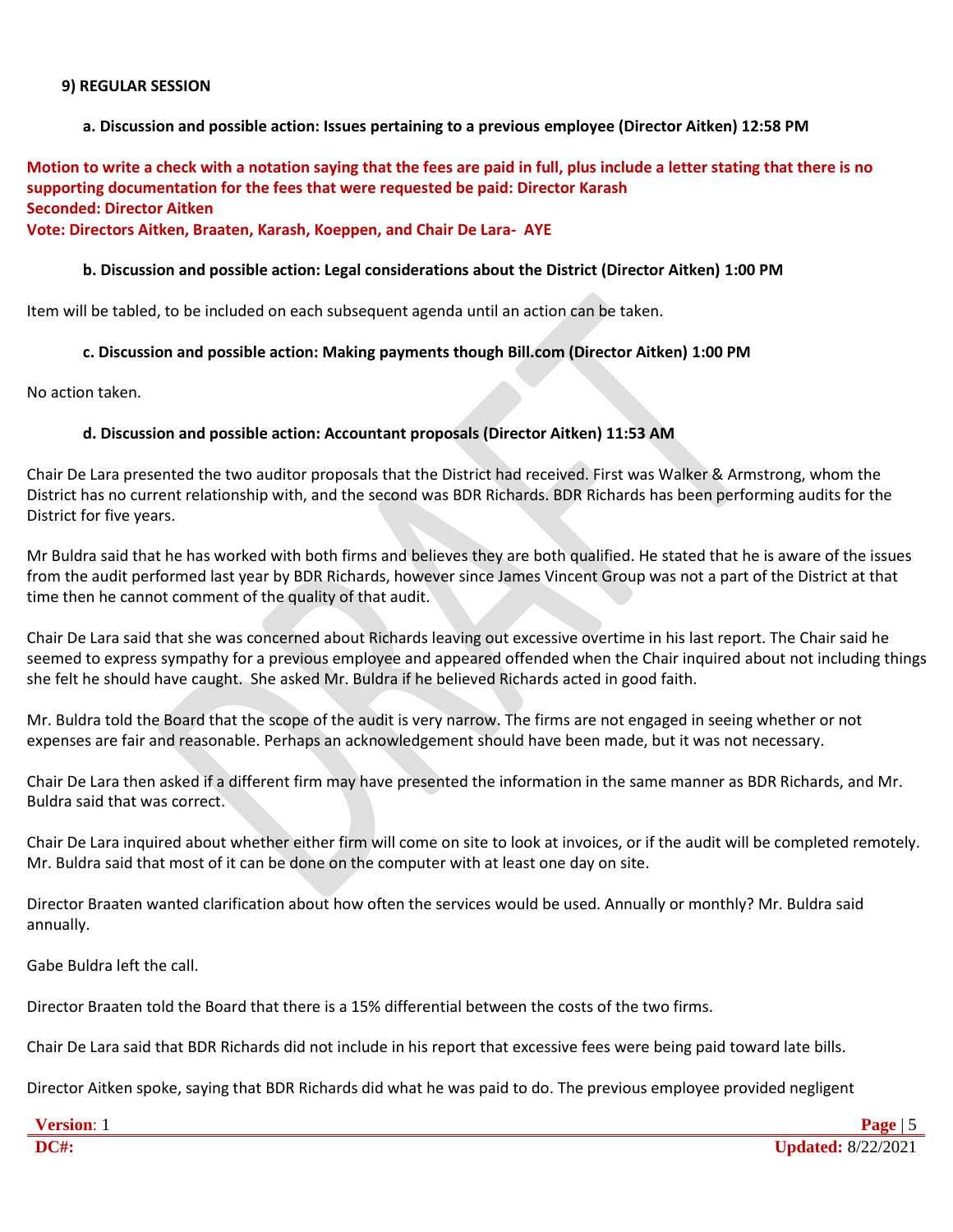information, which cannot happen this time because Mr. Buldra will be the one supplying the information this year. When Director Aitken volunteered in the office, she would tell the employee to pull documents for the auditor. BDR Richards then reviewed those documents. Director Aitken ended by saying that she was comfortable with BDR Richards.

Director Koeppen wished to discuss Walker & Armstrong. She listed information from their proposal, which stated they had five decades of experience. References included Sun City West, Kingman, Buckeye, and others. She suggested giving this firm a chance to see what the quality of their audit was compared to BDR Richards.

Chair De Lara asked Fire Chief Bonnee if he met representatives from Walker-Armstrong, and he said he met them at a conference in Phoenix. The Fire Chief wasn't impressed with their attitude, saying they came off cocky.

Concerning BDR Richards, the Fire Chief told the Board he felt they were thorough and came to the office a couple times. Director Aitken added that they attended Board meetings too.

Director Braaten noted that they did the best with the information that was given to them at the time.

Director Karash said he recommended using BDR Richards again.

**Motion to accept the bid placed by BDR Richards: Director Aitken Seconded: Director Koeppen Vote: Directors Aitken, Braaten, Karash, Koeppen, and Chair De Lara- AYE**

# **e. Discussion and possible action: Reserve fund using Wildland deployment income (Director Aitken) 11:40 AM**

Director Koeppen wanted to stress the importance of looking at the big picture when it comes to allocating funds earned through Wildland deployments. She saw three options. First was setting a goal to expand personnel and equipment. Second covered building a pension fund and reducing debt. Third was investing in a trust to use in the future. She wanted the Board to think about what was best for the District and the taxpayers.

Mr. Buldra said that fire districts are very limited in the number of ways they can invest. There can be a pension reserve fund for PSPRS, but then the funds would be locked into only going toward paying the pension. Mr. Buldra did agree with having a rainy day fund. He suggested setting aside amounts for particular purposes, and that the Board should think about how much could go into each "bucket".

Director Braaten asked if this should be handled at committee level since there would be more time to talk about it. Chair De Lara said she didn't see a reason for it. She suggested that the Fire Chief and Mr. Buldra meet and create a plan. She stressed that the Fire Chief is responsible for running the District and he would be best to figure out where the money should go.

Fire Chief Bonnee said the District currently does not have a type 6 truck that can go out of state. The Chief also said that starting in April 2022, the Wildland billing will combine equipment and personnel together into a higher rate because people have been complaining they're not being paid enough. Chair De Lara asked about a type 6 that was supposed to be given to the District, and the Fire Chief told her that it was a much older truck.

Mr. Buldra stated that he would work with Fire Chief Bonnee on a plan. They may have something together by the September meeting, however it may be pushed to October to give them more time.

# **Motion to table item until the Fire Chief Bonnee and Gabe Buldra of James Vincent Group have a plan to present to the Board: Director Aitken. Seconded: Director Koeppen Vote: Directors Aitken, Braaten, Karash, Koeppen, and Chair De Lara- AYE**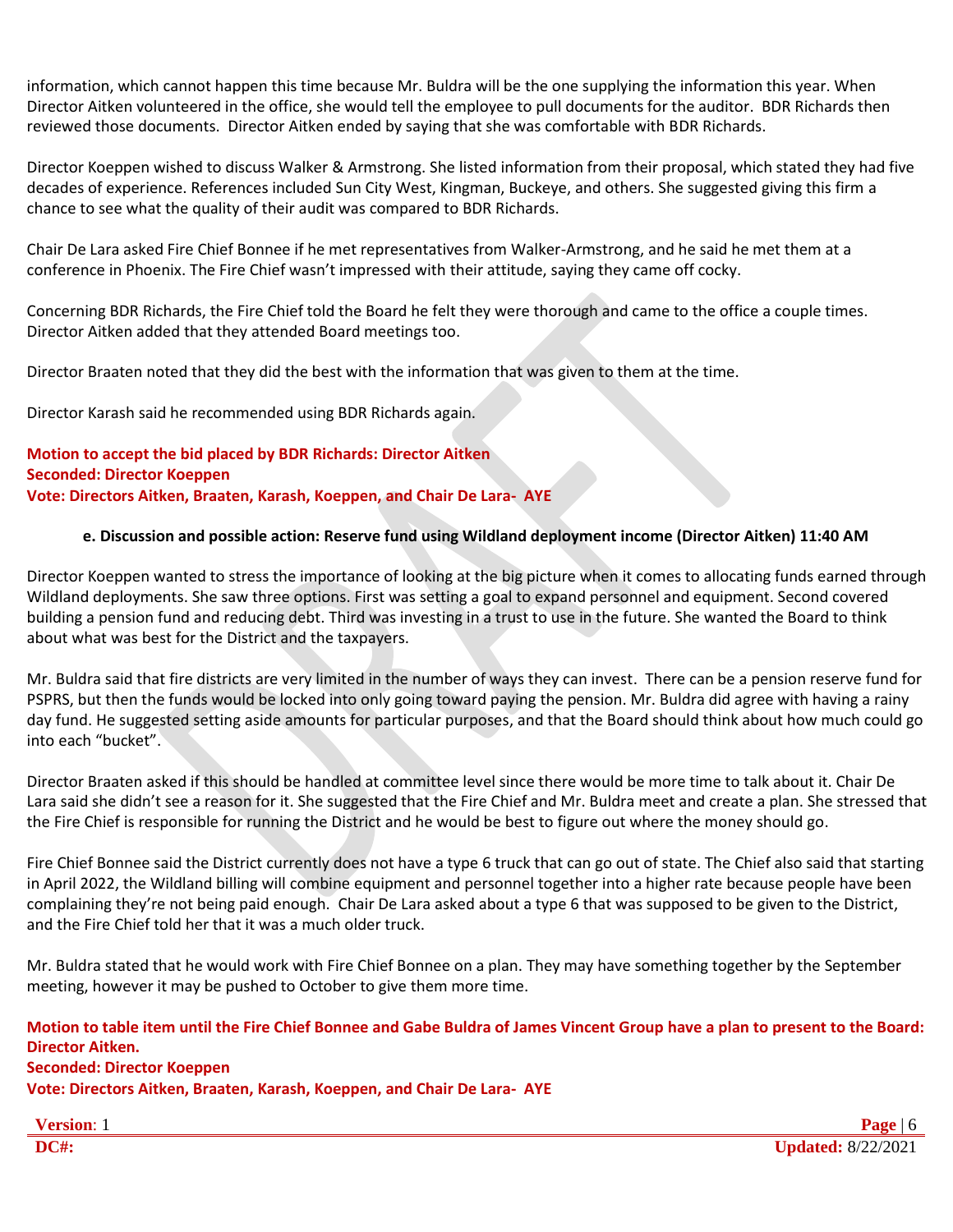# **f. Discussion and possible action: New cascade system for filling air tanks (Fire Chief Bonnee) 1:05 PM**

Fire Chief Bonnee explained that the grant for the new air packs came in, however they use a different style bottle. Cascade systems are what fill these bottles with breathable air. Currently, the District owns four. Three are nonfunctional and parts cannot be obtained to fix them. To add to that, these systems are over 35 years old. The new bottles can handle 4500 psi, but the current system can only fill them to 2500 psi.

United Fire is the only company on this side of the country that deals in cascade systems. Fire Chief Bonnee included the quote, which was just under 40K. He stressed that this is a necessary expense as the compressor in Meadview is on its last legs.

Director Aitken inquired about which funds would be used for the purchase, and Fire Chief Bonnee told the Board that he's leaving that up to them. Director Aitken then suggested that a portion comes out of the budget for maintenance. Any remaining balance can then be pulled from the Wildland funds.

Fire Chief Bonnee said that the District is looking at purchasing a new Type 6 truck and he does not want to deplete the Wildland funds on a new cascade system. Also, the Fire Chief said that this supplier's wait is two months out. The other supplier, Mako, has a 9 month wait and is located on the East Coast.

**Motion to purchase a new cascade system: Director Karash Seconded: Director Aitken Vote: Directors Aitken, Braaten, Karash, Koeppen, and Chair De Lara- AYE**

# **g. Discussion: Status of collection agency (Director Aitken and Glenn Gardner) 1:17 PM**

Item discussed in Chief's Report. No action taken.

10) CALL to the PUBLIC. (The Fire District Board is not permitted to discuss or take action on any item(s) that are not on *the Agenda that are raised in the call to the public. However, individual Board Members may be permitted to respond to criticism directed to them. Otherwise, the Board may direct that staff review the matter or that the matter be placed on a future agenda. The Fire District Board cannot discuss or take legal action on any issue raised during the Call to the Public due to restriction of the Opening Meeting Law).*

Director Koeppen made note of a gentleman that was in the audience that had left. He was a resident of Meadview that wanted to join the District. Director Braaten told the Board that he had been in contact with this person and told him to look out for a line item on his tax bill.

Office Assistant Jen Gardner told the Board that there will be a section on the new website with a link to the annexation form and a list of instructions on how to fill it out and submit it to the District.

Director Braaten asked the Board if the Technical Committee should reconvene. Fire Chief Bonnee said he spoke to Ellen Rey-Bower and there were a couple things for the Committee to do.

Director Koeppen notified the Board that the VFW chapter in Meadview will have a flag raising on September 11<sup>th</sup> at 11:00 am. There will be a fire engine there with a volunteer in uniform. There will also be Oktoberfest in Meadview on October 9<sup>th</sup>.

# **12) CONSIDERATION OF FUTURE AGENDA ITEMS.**